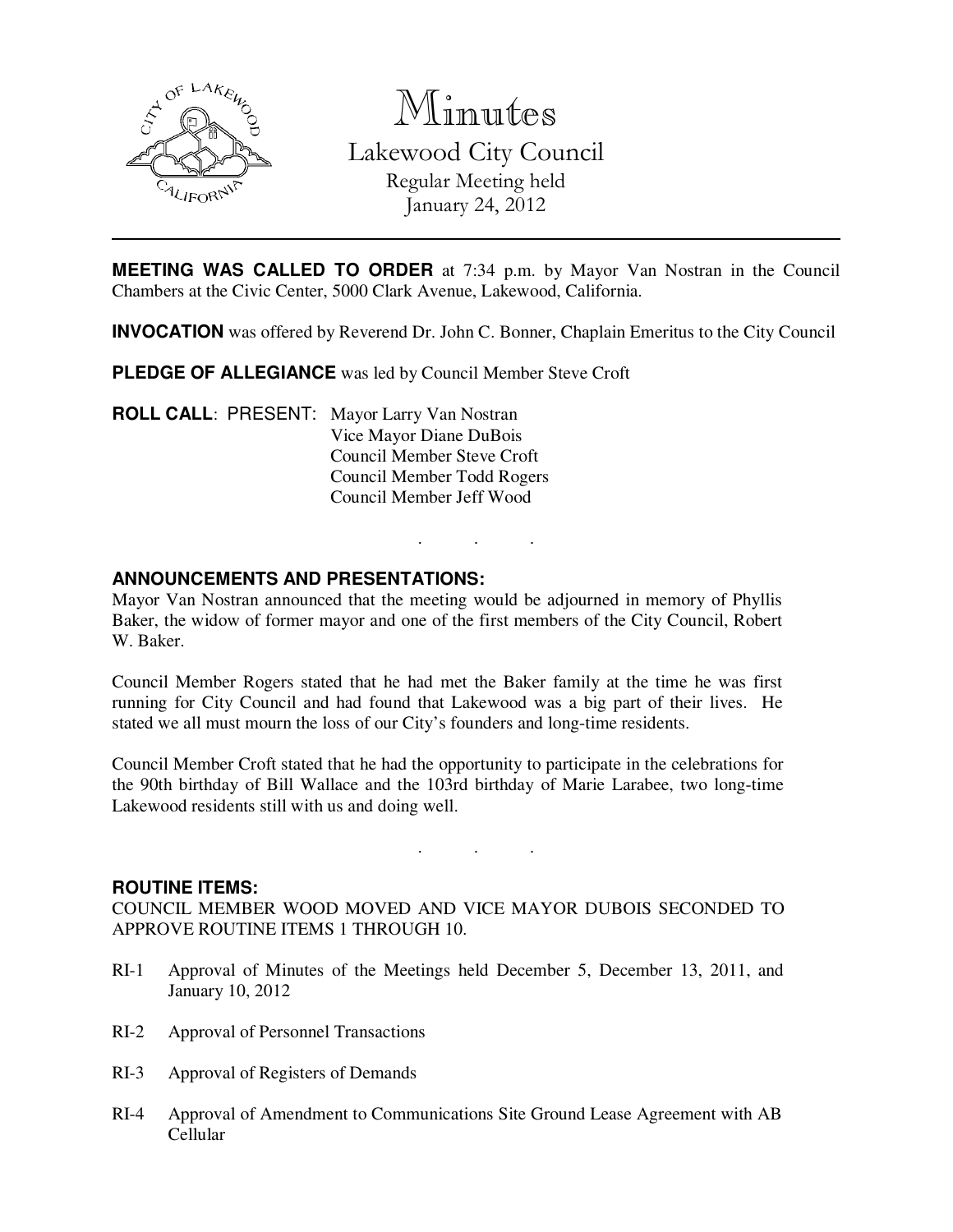#### **ROUTINE ITEMS:** Continued

- RI-5 Renewal of Agreement for Emergency Drinking Water with DS Waters of America, Inc.
- RI-6 Approval of Report of Monthly Investment Transactions
- RI-7 Approval of Quarterly Schedule of Investments
- RI-8 Authorization for Sole Source Purchase of Handheld Water Meter Reader System Upgrade
- RI-9 Authorization to Purchase Fleet Fuel Management System Replacement
- RI-10 Approval of Amendment No. 1 to the MOU with Gateway Cities COG for the L.A. River Metals TMDL Implementation Plan

UPON ROLL CALL VOTE, THE MOTION WAS APPROVED:

AYES: COUNCIL MEMBERS: Rogers, Croft, Wood, DuBois and Van Nostran NAYS: COUNCIL MEMBERS: None

### **1.1 • GENERAL PLAN AMENDMENT NO. 2012-1, HOUSING ELEMENT PROGRAM IMPLEMENTATION**

. . .

Community Development Director Sonia Southwell displayed slides and made a presentation based on the memo in the agenda. She stated that as a condition for the State Department of Housing and Community Development to approve the City's Housing Element of the General Plan, certain amendments to the Lakewood Municipal Code were required. She reviewed the areas of amendment, including an increase in density from 27 to 30 units per acre for project which are greater than 25,000 square feet in area; identify a zone for Second Unit Housing; identify a zone for Emergency Shelters; and identify a zone for Single Room Occupancy facilities. She stated that the proposed ordinance also included development standards for Guest Quarters, to provide a distinction from Second Units. It was the recommendation of the Planning and Environment Commission that the City Council adopt the proposed resolution to amend the General Plan and introduce the proposed ordinance to amend the Lakewood Municipal Code.

RESOLUTION NO. 2012-1; A RESOLUTION OF THE CITY COUNCIL OF THE CITY OF LAKEWOOD AMENDING THE LAND USE ELEMENT OF THE GENERAL PLAN BY INCREASING THE MAXIMUM ALLOWABLE DENSITY ON SPECIFIED PARCELS DESIGNATED FOR MEDIUM/HIGH DENSITY RESIDENTIAL LAND USES AND DESIGNATED AS GENERAL PLAN AMENDMENT NO. 2012-1

ORDINANCE NO. 2012-1; AN ORDINANCE OF THE CITY COUNCIL OF THE CITY OF LAKEWOOD AMENDING THE LAKEWOOD MUNICIPAL CODE PERTAINING TO THE IMPLEMENTATION OF SPECIFIED PROGRAMS CONTAINED IN THE HOUSING ELEMENT AND CLARIFYING GUEST QUARTERS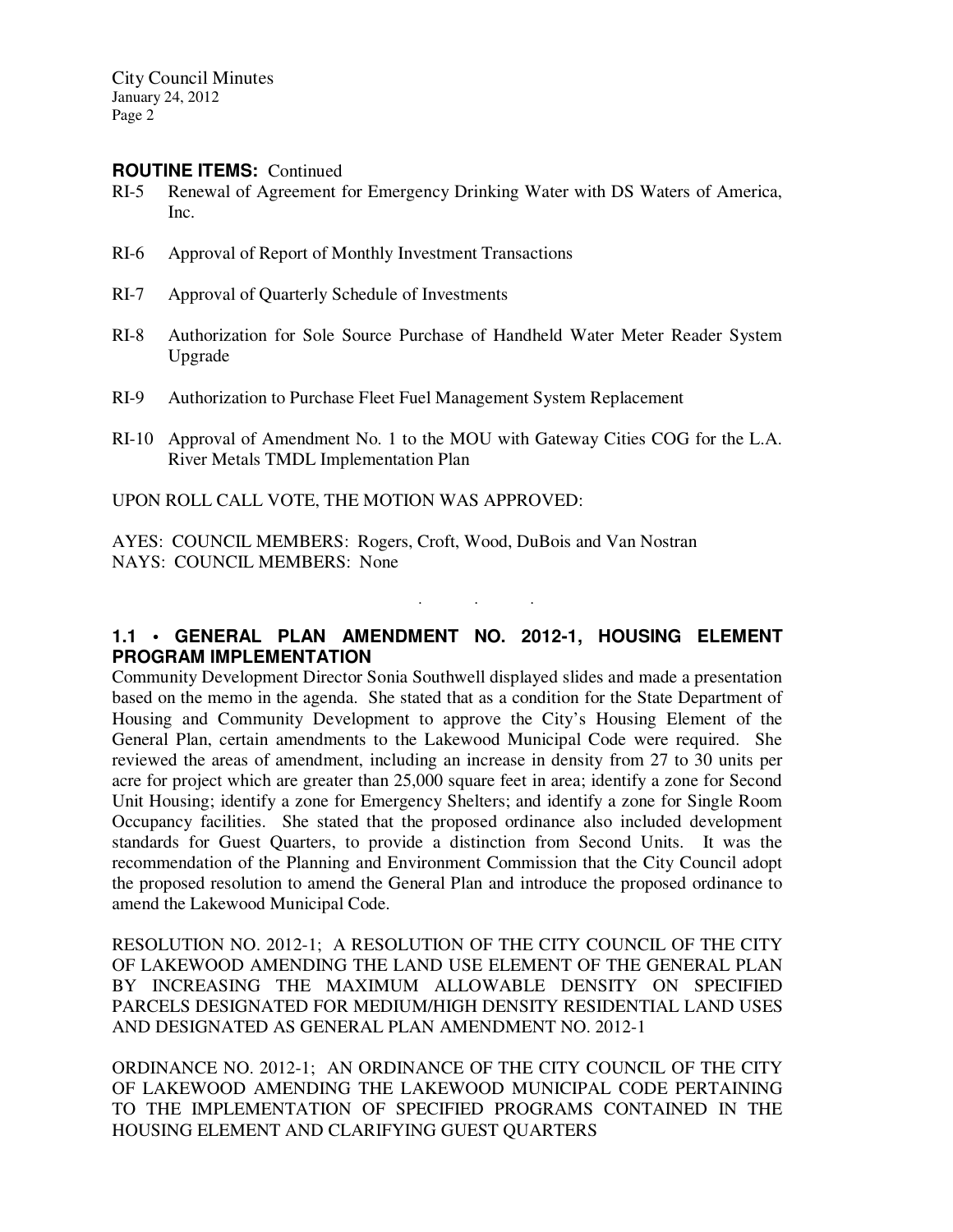#### **1.1 • GENERAL PLAN AMENDMENT NO. 2012-1, HOUSING ELEMENT PROGRAM IMPLEMENTATION** - Continued

Council Member Rogers stated that he appreciated this well thought out effort by the staff to deal with another attempt by the State to increase the density in single family residential neighborhoods, without regard for the quality of life for existing residents.

Council Member Croft inquired about the guest quarters development standards. Ms. Southwell confirmed that guest quarters were allowed by State law and that the staff and Planning and Environment Commission felt the need to differentiate between Guest Quarters and a Second Unit by setting specific development standards. Council Member Croft noted that setting development standards would keep Guest Quarters and Second Units in character with the existing neighborhoods.

Mayor Van Nostran opened the public hearing at 7:53 p.m. and called for anyone in the audience wishing to address the City Council on this matter. There was no response.

The City Attorney stated for the record that the City Council had received printed copies of an email regarding this item from Lakewood resident Diane Farrell.

VICE MAYOR DUBOIS MOVED AND COUNCIL MEMBER CROFT SECONDED TO ADOPT RESOLUTION NO. 2012-1 AND INTRODUCE ORDINANCE NO. 2012-1. UPON ROLL CALL VOTE, THE MOTION WAS APPROVED:

AYES: COUNCIL MEMBERS: Rogers, Croft, Wood, DuBois and Van Nostran NAYS: COUNCIL MEMBERS: None

# **1.2 • AUTHORIZATION FOR THE PURCHASE OF TWO 2012 NGV HONDA CIVICS**

. . .

Administrative Services Director Diane Perkin made a presentation based on the report in the agenda and stated there were Air Quality Management District grant funds available for the acquisition of alternate fuel vehicles and that since two of the City's Honda Civic Natural Gas Vehicles had been recently retired, replacement vehicles were needed. The Purchasing Officer had received three quotes for the two vehicles, with a low bid of \$28,931.97 per vehicle. It was the recommendation of staff that the City Council authorize the purchase of two 2012 NGV Honda Civics from the low bidder, Socal Penske – RP Automotive, complete with all necessary lighting and hardware, for the total price of \$57,863.94.

Mayor Van Nostran opened the public hearing at 7:57 p.m. and called for anyone in the audience wishing to address the City Council on this matter. There was no response.

COUNCIL MEMBER ROGERS MOVED AND VICE MAYOR DUBOIS SECONDED TO APPROVE THE PURCHASE OF TWO NGV HONDA CIVICS. UPON ROLL CALL VOTE, THE MOTION WAS APPROVED:

AYES: COUNCIL MEMBERS: Rogers, Croft, Wood, DuBois and Van Nostran NAYS: COUNCIL MEMBERS: None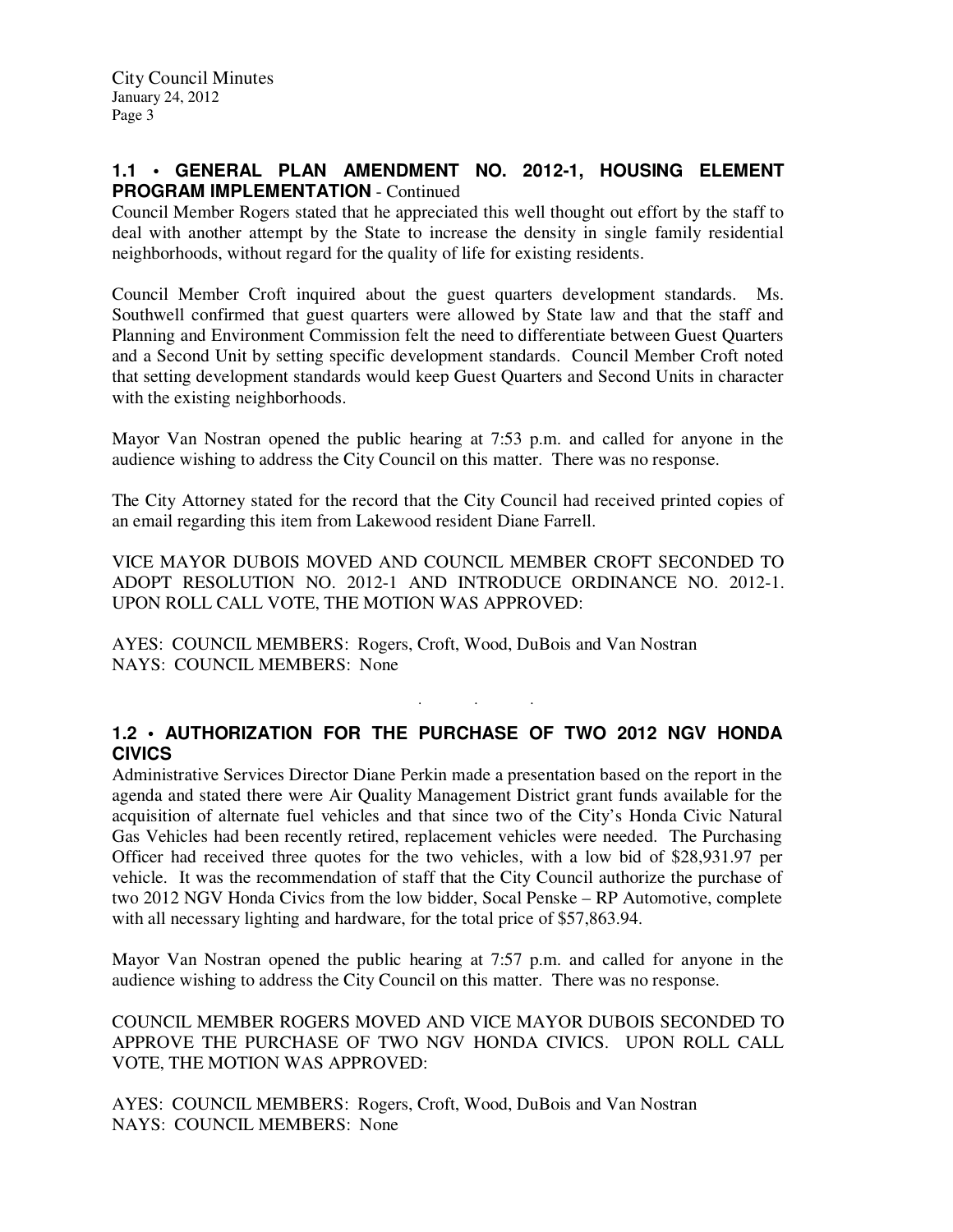## **2.1 • APPOINTMENT TO THE COMMUNITY SAFETY COMMISSION**

Mayor Van Nostran announced that Community Safety Commissioner Jim Choura had resigned his position since he was relocating outside of Lakewood. He further announced that he would be appointing Jason Hagensick to fill the Commission vacancy. He noted that Mr. Hagensick had been involved in the community for a number of years through the YMCA, the Chamber of Commerce and as a member and past president of the Rotary Club of Lakewood.

RESOLUTION NO. 2012-2; A RESOLUTION OF THE CITY COUNCIL OF THE CITY OF LAKEWOOD APPOINTING JASON HAGENSICK TO THE COMMUNITY SAFETY COMMISSION REPLACING JAMES CHOURA

COUNCIL MEMBER CROFT MOVED AND COUNCIL MEMBER WOOD SECONDED TO ADOPT RESOLUTION NO. 2012-2, APPOINTING JASON HAGENSICK TO THE COMMUNITY SAFETY COMMISSION. UPON ROLL CALL VOTE, THE MOTION WAS APPROVED:

AYES: COUNCIL MEMBERS: Rogers, Croft, Wood, DuBois and Van Nostran NAYS: COUNCIL MEMBERS: None

## **2.2 • ELECTION TO RETAIN THE HOUSING ASSETS AND FUNCTIONS PREVIOUSLY HELD BY THE LAKEWOOD REDEVELOPMENT AGENCY**

. . .

City Attorney Steve Skolnik advised that the proposed resolution before the City Council was to implement two elections to make in order to take on the functions of the Lakewood Redevelopment Agency before its termination date of February 1st and to take on the affordable housing functions previously held by the Agency. He presented a brief history on the actions of the State that led to the end of redevelopment agencies and noted that since the State legislation that dissolved the agencies had provided little guidance on how to shut them down, this was an evolving process, which was likely to require further action by the City Council.

RESOLUTION NO. 2012-3; A RESOLUTION OF THE CITY COUNCIL OF THE CITY OF LAKEWOOD DECLARING THE CITY'S ELECTION TO RETAIN THE HOUSING ASSETS AND FUNCTIONS PREVIOUSLY HELD AND PERFORMED BY THE LAKEWOOD REDEVELOPMENT AGENCY AND TO BE THE SUCCESSOR AGENCY TO THE LRA FOR ALL PURPOSES AND TO ACT AS SUCCESSOR AGENCY FOR ALL PURPOSES

Council Member Croft stated that many were unhappy with what the State had done and the fact that this was "an evolving process" spoke for how poorly thought out the legislation had been. He noted that many of the legislators who had voted in favor of the bill had said they didn't really intend to eliminate redevelopment. He stated that it was important for the City to take on the role as successor agency in order to maintain whatever local control possible.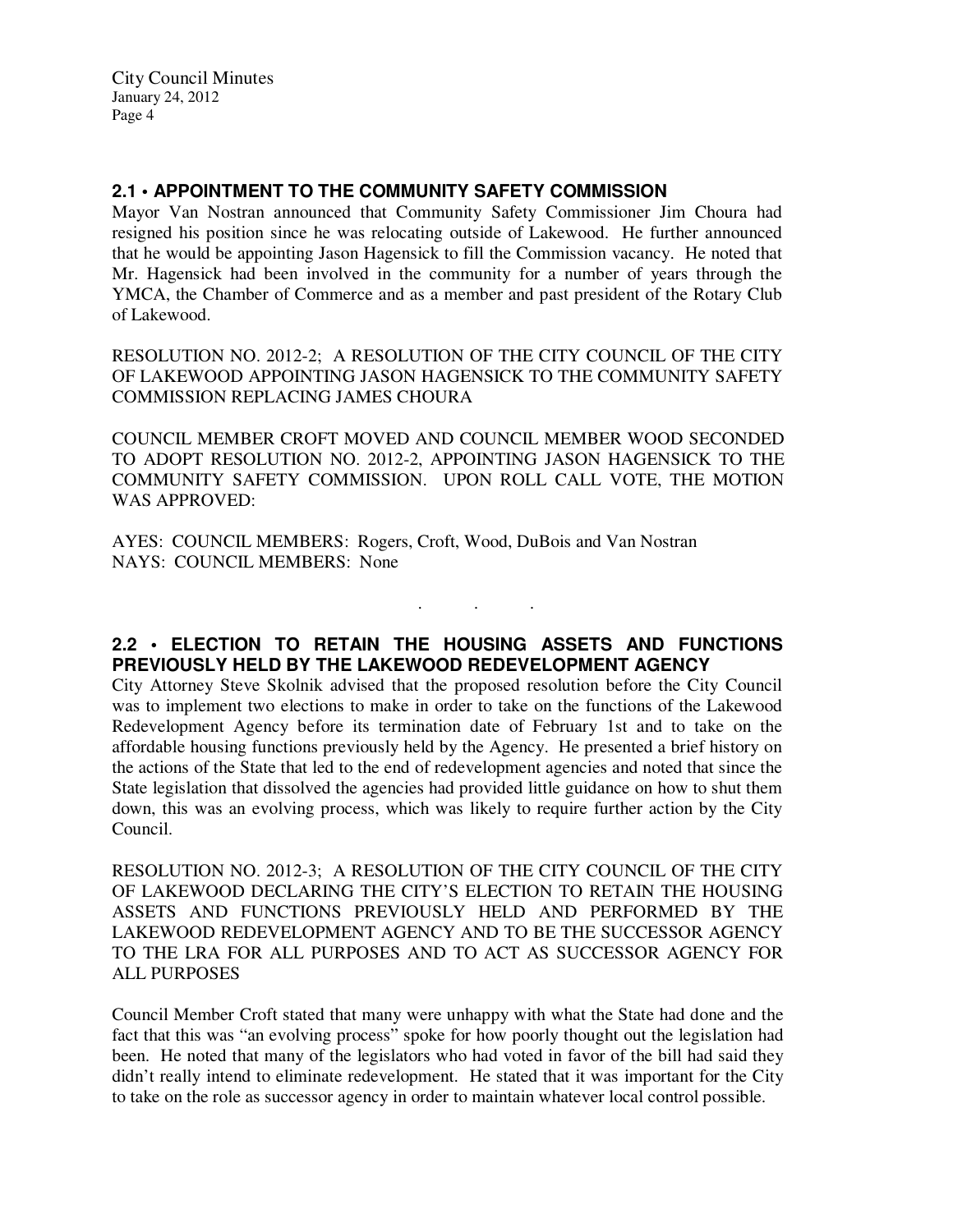## **2.2 • ELECTION TO RETAIN THE HOUSING ASSETS AND FUNCTIONS PREVIOUSLY HELD BY THE REDEVELOPMENT AGENCY** - Continued

Council Member Rogers characterized the action as a basic money grab by a State legislature that can't manage to balance it's own budget. As justification, the State had pointed to a few redevelopment abuses, which Council Member Rogers acknowledged did exist, although the vast majority of redevelopment agencies had been operating as intended. He noted that the increased tax increment, which was the subject of the grab, would not even exist were it not for redevelopment. He expressed the hope that the State legislators would listen to the needs of cities and find an alternative method for cities to promote economic development.

Mayor Van Nostran stated it was a sad state of affairs when our representatives in Sacramento could just ignore the job losses that the end of redevelopment would cause.

Council Member Wood noted that if the State were run as well as the City of Lakewood, they wouldn't have such a mess of budget problems. He stated that legislators need to be reminded of the people they were elected to represent.

Vice Mayor DuBois stated the City would be working hard to see that the end of redevelopment did not have a major, negative impact on services.

COUNCIL MEMBER ROGERS MOVED AND VICE MAYOR DUBOIS SECONDED TO ADOPT RESOLUTION NO. 2012-3. UPON ROLL CALL VOTE, THE MOTION WAS APPROVED:

AYES: COUNCIL MEMBERS: Rogers, Croft, Wood, DuBois and Van Nostran NAYS: COUNCIL MEMBERS: None

## **2.3 • DECLARING NO REDEVELOPMENT AGENCY LOANS FORGIVEN BY CITY**

. . .

The Director of Administrative Services made a brief presentation based on the memo in the agenda and stated the proposed resolution was one of the legal requirements in order to wind down the Redevelopment Agency. It was the recommendation of staff that the City Council adopted the proposed resolution finding that the City had not forgiven the repayment, wholly or partially, of a loan, advance or indebtedness owed to the City by the Agency.

RESOLUTION NO. 2012-4; A RESOLUTION OF THE CITY COUNCIL OF THE CITY OF LAKEWOOD DECLARING THAT DURING THE PERIOD FROM JANUARY 1, 2010, THROUGH DECEMBER 31, 2011, THE CITY HAS NOT FORGIVEN THE REPAYMENT, WHOLLY OR PARTIALLY, OF A LOAN, ADVANCE OR INDEBTEDNESS OWED TO THE CITY BY THE LAKEWOOD REDEVELOPMENT **AGENCY** 

COUNCIL MEMBER WOOD MOVED AND VICE MAYOR DUBOIS SECONDED TO ADOPT RESOLUTION NO. 2012-3.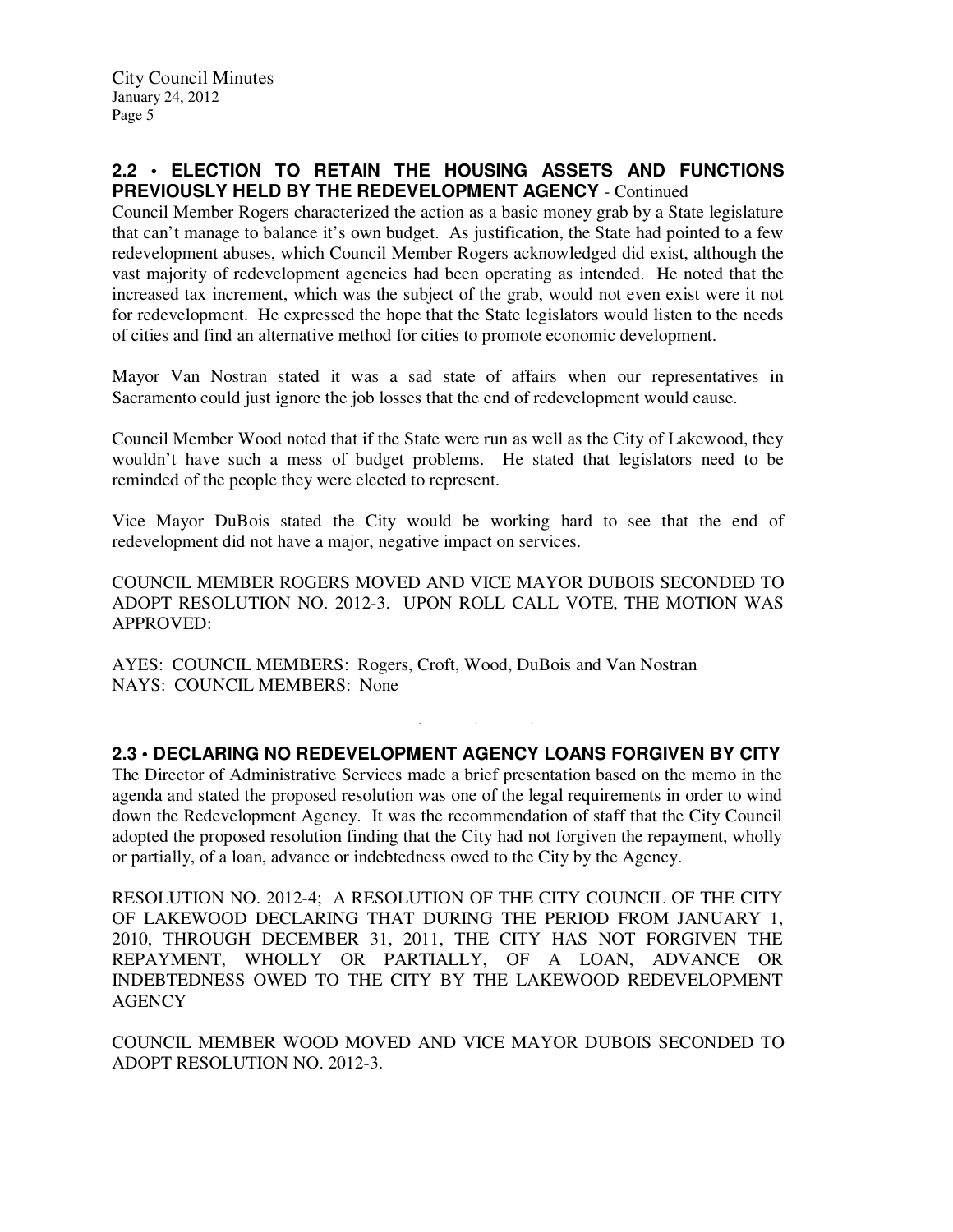#### **2.3 • DECLARING NO REDEVELOPMENT AGENCY LOANS FORGIVEN** – Cont. UPON ROLL CALL VOTE, THE MOTION WAS APPROVED:

AYES: COUNCIL MEMBERS: Rogers, Croft, Wood, DuBois and Van Nostran NAYS: COUNCIL MEMBERS: None

## **3.1 • TEEN PROGRAMS UPDATE**

Recreation and Community Services Director Lisa Litzinger displayed slides and made a presentation based on the memo in the agenda. She reported on the opportunities available for Lakewood teens through both the Lakewood Youth Center at Del Valle Park, and the Teen Resource Center located at Bloomfield Park. She covered programs like the College Fair, Youth Job Fair, Book Club, and Volunteer Day.

. . .

Community Services Coordinator Chuck Martucci introduced three members of the Lakewood Teen Board. Carina Hernandez, Alana Bell, and Aria Hadnot addressed the City Council about how service on the Teen Board provided middle- and high-school students like them with opportunities to get involved helping others and to meet other teens and make friends.

Council Member Croft stated that it was very inspiring to see the youth come out and be active within the community.

Council Member Wood complimented the Recreation and Community Services staff, noting that the annual College Fair was an amazing event. He observed that the Teen Resource Center had turned out to be everything that was hoped for the facility.

. . .

# **3.2 • ANNUAL REVIEW OF CITY INVESTMENT POLICY**

The Director of Administrative Services gave a presentation based on the memo in the agenda and stated the City had an investment policy in place since 1980, which was brought to the City Council annually for review. She stated that the foundation of the policy was still safety, liquidity and yield. She advised that the only change to the policy was the reintroduction of medium-term corporate notes as an authorized and suitable investment option. The notes had been temporarily removed from the policy in 2008, due to the recession. It was the recommendation of staff that the City Council approve the Investment Policy as amended.

VICE MAYOR DUBOIS MOVED AND COUNCIL MEMBER ROGERS SECONDED TO APPROVE STAFF'S RECOMMENDATION. UPON ROLL CALL VOTE, THE MOTION WAS APPROVED:

. . .

AYES: COUNCIL MEMBERS: Rogers, Croft, Wood, DuBois and Van Nostran NAYS: COUNCIL MEMBERS: None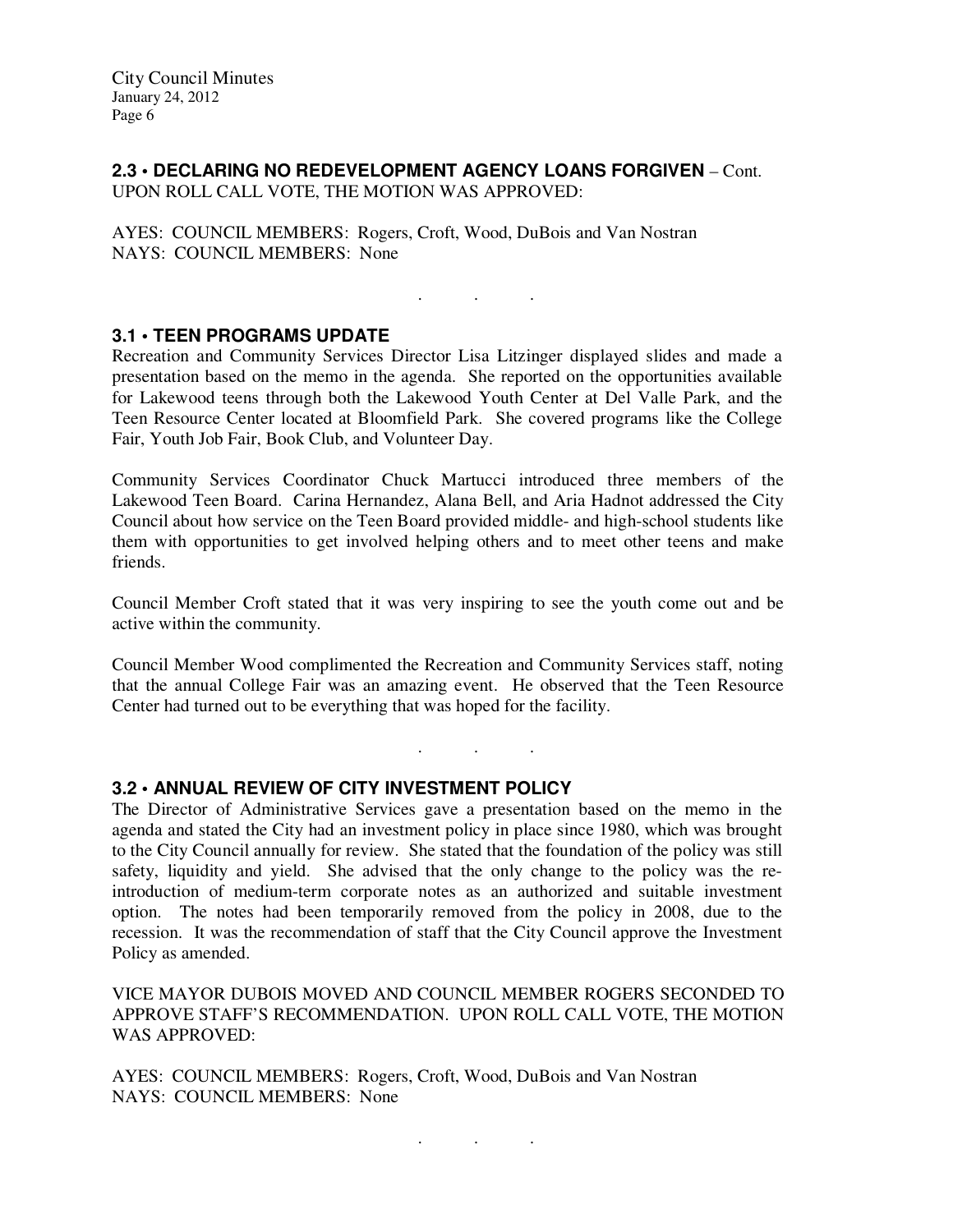## **3.3 • DISPOSITION AND DEVELOPMENT AGREEMENT WITH COLONY DEVELOPERS, LLC**

Community Development Director Sonia Southwell made a presentation based on the memo in the agenda and stated the City had applied for and been awarded funding from the California Department of Housing and Community Development to purchase a blighted, foreclosed, and abandoned residential property for the development of affordable housing. The property located at 11640 E. 208th Street had been acquired and abandoned structures demolished. Three proposals had been received for development of housing on the property that would remain affordable units for a period of 20 years. It was the recommendation of staff that the City Council adopt the proposed resolution approving a Disposition and Development Agreement with Colony Developers, LLC.

RESOLUTION NO. 2012-5; A RESOLUTION OF THE CITY COUNCIL OF THE CITY OF LAKEWOOD APPROVING THE DISPOSITION AND DEVELOPMENT AGREEMENT BETWEEN THE CITY OF LAKEWOOD AND COLONY DEVELOPERS, LLC PURSUANT TO THE DISPOSITION AND DEVELOPMENT AGREEMENT

Jeff Leeper, Managing Member of Colony Development, LLC, stated the Members had been working together for six years and had completed a number of infill projects for the City of Anaheim. He stated they were attracted to Lakewood's strong sense of community.

Responding to a question from Council Member Rogers, Mr. Leeper stated that it was the intent of the company to retain ownership of the property.

Council Member Croft inquired if this project would be impacted by the new housing element ordinance. Ms. Southwell responded by stating that it would not be impacted, as the lot size was under the minimum in the ordinance.

COUNCIL MEMBER CROFT MOVED AND COUNCIL MEMBER WOOD SECONDED TO ADOPT RESOLUTION NO. 2012-5 AND APPROVE A DISPOSITION AND DEVELOPMENT AGREEMENT WITH COLONY DEVELOPMENT, LLC FOR THE PROPERTY LOCATED AT 11640 E. 208TH STREET. UPON ROLL CALL VOTE, THE MOTION WAS APPROVED:

AYES: COUNCIL MEMBERS: Rogers, Croft, Wood, DuBois and Van Nostran NAYS: COUNCIL MEMBERS: None

At 8:42 p.m., the Regular Meeting of the City Council was recessed for the Meeting of the Lakewood Redevelopment Agency. At 8:45 p.m., the City Council Meeting was reconvened.

. . .

. . .

. . .

#### **ORAL COMMUNICATIONS: None**